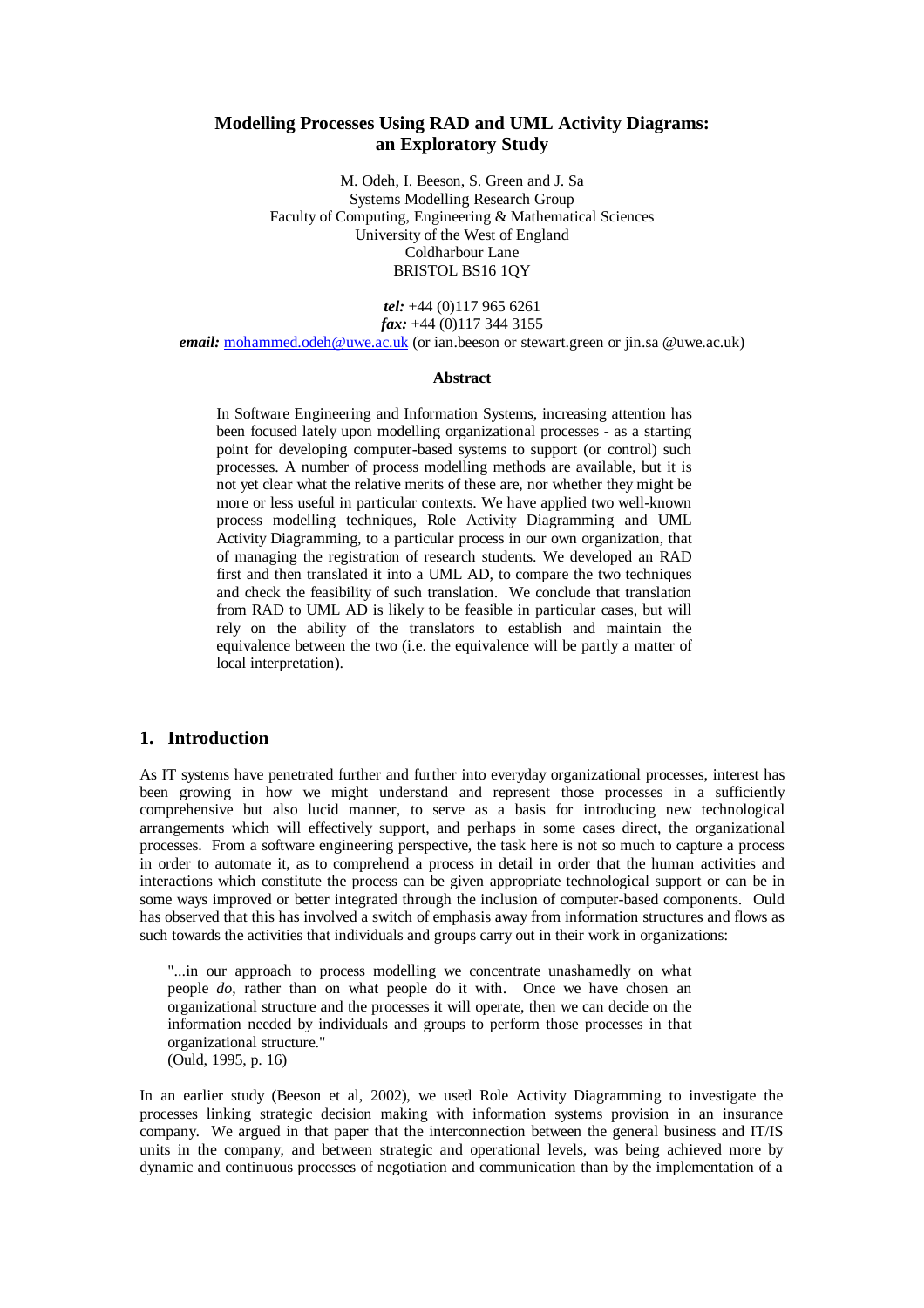fixed strategy or architecture. We found that RADs were an effective tool for charting these processes and had some evidence that they also helped organizational members grasp and verify the processes.

The present paper emerged out of our interest in the similarities or differences between role activity diagramming as we had used it in the previous study and activity diagramming in UML. We were aware that the Unified Modelling Language (UML) was becoming increasingly important in software engineering, and that it included Activity Diagrams as one of its techniques. We understood that UML aimed to provide system developers with a coherent set of notations which would help them visualize, specify, and build a software system (Scott, 2001, p.1). Several related notations are included in UML, including Use Case, Class, Interaction, State and Physical Diagrams as well as Activity Diagrams. Because this appears to hold out the promise of an orderly development process from activity diagram to implementation, it seemed to us worthwhile to see whether we could use UML activity diagrams to describe a business process we were interested in. This would be an initial study, not venturing beyond activity diagramming into other UML techniques at this stage.

It should be said that Activity Diagrams are not an original part of UML, but were added later, and draw on a number of earlier techniques for modelling events, states, and workflows (Fowler & Scott, 2000, p. 129). They appear to be an attempt to project or extrapolate an object-oriented approach into the organizational context of the software development process. As such, they may reflect an underdeveloped conceptual framework for representing the activities of human beings in a business process (as distinct from software objects in a system). The books on UML differ as to what Activity Diagrams are good for: whereas Fowler and Scott call them "a great tool for workflow modelling" (p. 137), Stevens and Pooley, rather more cautiously, remark that "although activity diagrams can be useful for modeling workflow, there is a lot more to business modeling than this." (p. 146). So ADs in UML do not yet present the clear focus on modelling business processes found in Ould's use of RADs.

Since we already had experience in using RADs, we decided to proceed by first building a RAD of a process we were interested in, and then generating an equivalent UML AD. We might alternatively have generated RADs and ADs independently, and compared them. But our principal interest is not so much in comparing the two techniques as in seeing how one might translate from RAD to AD. If that turns out to be a straightforward process, the benefit might be that we can then proceed more easily into the mainstream of UML techniques. There might be a case, if it turned out to be as easy to produce an AD from scratch as from an intermediate RAD, for adopting UML activity diagramming at the outset, instead of role activity diagramming. The present paper thus explores and reflects on our experience of using these two kinds of diagramming, one after the other, in a particular case. The theoretical or conceptual concerns alluded to in the previous paragraph are not taken further in this paper, but awareness of them will produce a degree of caution in our conclusions.

# **2. The Case Study**

The case study used in the work presented in this paper is part of a real life process in the administration of research degrees in the Faculty of Computing, Engineering and Mathematical Sciences (CEMS) at UWE Bristol. The full research degrees process is a rich one extending from student selection to final examination. In this paper, an early section of the process, covering admission, enrolment and registration of research students is used to illustrate our work. The CEMS research degrees administration process is available on our Faculty website (CEMS, 2002).

The rationale for choosing this particular process are as follows:

- The full description of the research degrees administration process is written in a formal manner. There is a demand from users to have a description which is easier to follow, and which might usefully complement the formal document.
- All authors of this paper are involved in the research degrees administration process and so have a direct interest in understanding the process as well as in modelling it.
- Some of the authors are closely involved with the design and modification of the research degrees administration process. Therefore there is a real interest in process improvement.
- An academic audience will have a good understanding of and interest in the selected process.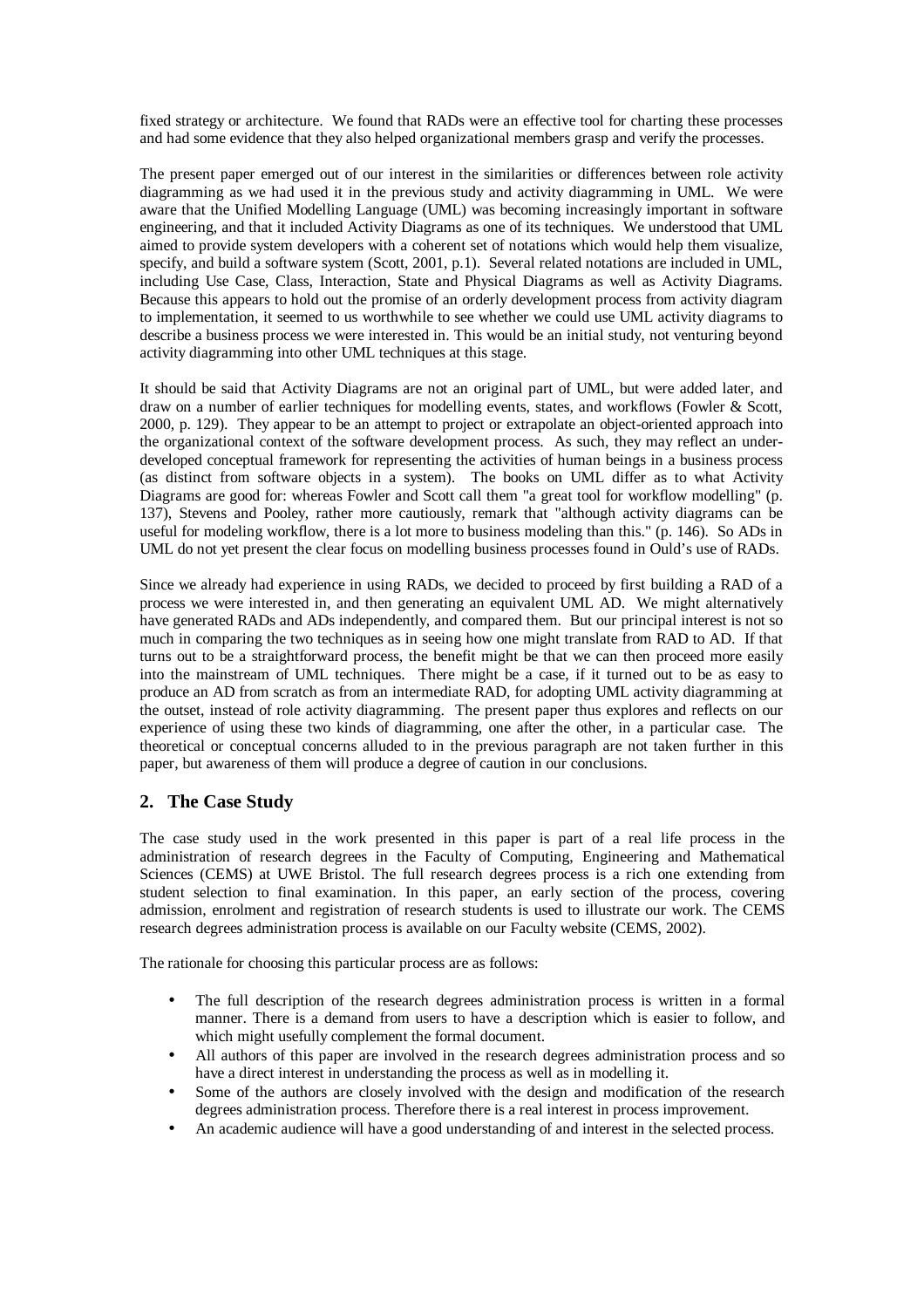# **3. RAD Description of the Selection, Enrolment and Registration Process**

#### *3.1 Role Activity Diagram Notations*

We have chosen to use Ould's **R**ole **A**ctivity **D**iagrams (RADs) (Ould, 1995) to model our process initially. The basic concepts of RAD were first introduced by Holt et al (1983), and later enriched by Ould (1995). The models presented in this paper are defined using Ould's variant of RAD, called STRIM (**S**ystematic **T**echnique for **R**ole and **I**nteraction **M**odelling'). Using STRIM, a process is modelled as a number of *roles* that interact with one another. A role can be thought of as a set of related responsibilities that can be carried out by a machine, a person, or a group of people. Within each role there are a number of *activities* that take place in a certain order. The RAD notations used in this paper are explained in Appendix A.

#### *3.2 RAD model of the Selection, Enrolment and Registration Process*

The RAD model in figure 1 illustrates the process from admission to registration after a successful interview, where the proposed supervision team would like to offer a place to the candidate student and thereafter the candidate would like to accept this offer.

There are four roles in this process: *Director of Studies* (DoS), *Student*, *Research Admin*istrator (RA) and the *Research Degree Board* (RDB). Each role is responsible for a number of activities in this process. The proposed DoS (and at least one other member of staff) interview the candidate (student). Following a successful interview, the proposed DoS needs to make sure that all financial issues are resolved before informing the RA about the potential student by completing and sending an RD0 form. Once an RD0 form is received, the RA sends an official offer letter to the student. The student sends a confirmation of acceptance to the RA. It is assumed that in this process the student will normally accept the offer.) The RA then creates a student record. When it is the starting date, the RA enrols the student on the programme. The actual enrolment date is recorded. The proposed DoS and the proposed supervision team work together with the student to complete the RD1 form in order to make an application for registration. The proposed DoS sends the RD1 form to the RA within 3 months of enrolment. Then, the RA sends RD1 form to the RDB for consideration. When the RDB meets, the RD1 form is evaluated and the outcomes are sent to the RA. The RA records the outcomes and informs the DoS and the student. If the outcome is "not approved", both DoS and student revise the RD1 form together. The proposed DoS sends the revised RD1 form to the RA. Then, the above process will be repeated. If the outcome is "approved", the registration process is completed.

## **4. UML Model of the Selection, Enrolment and Registration Process**

Although activity diagrams are used to model the dynamic aspects of software-intensive systems, we use activity diagrams in this research to model collaboration in a real business process, namely the process of selection, enrolment, and registration of postgraduate research students.

We use activity diagrams to mainly model flow of work between activities. It is worth mentioning that there is no distinction in the notation between action and activity states in UML. Action states are executable atomic computations such as the execution of an expression. But, an activity state may represent or be further decomposed into further action and activity states. In UML action or activity states are represented using a lozenge shape with horizontal top and bottom and convex sides. The *"Interview Candidate"* in figure 2 represents an activity state.

When an action or activity state has finished executing, control is passed to the next action or activity state, which is modelled as a transition. A transition is modelled as a directed arrow from the source activity to the target activity. For example, the directed arrow representing the transition from the *"Interview Candidate"* (source state or activity) to the *"Resolve Financial Issues"* (target state or activity). Though these transitions are trigger-less, they can have guard conditions which should be met before the target state is entered.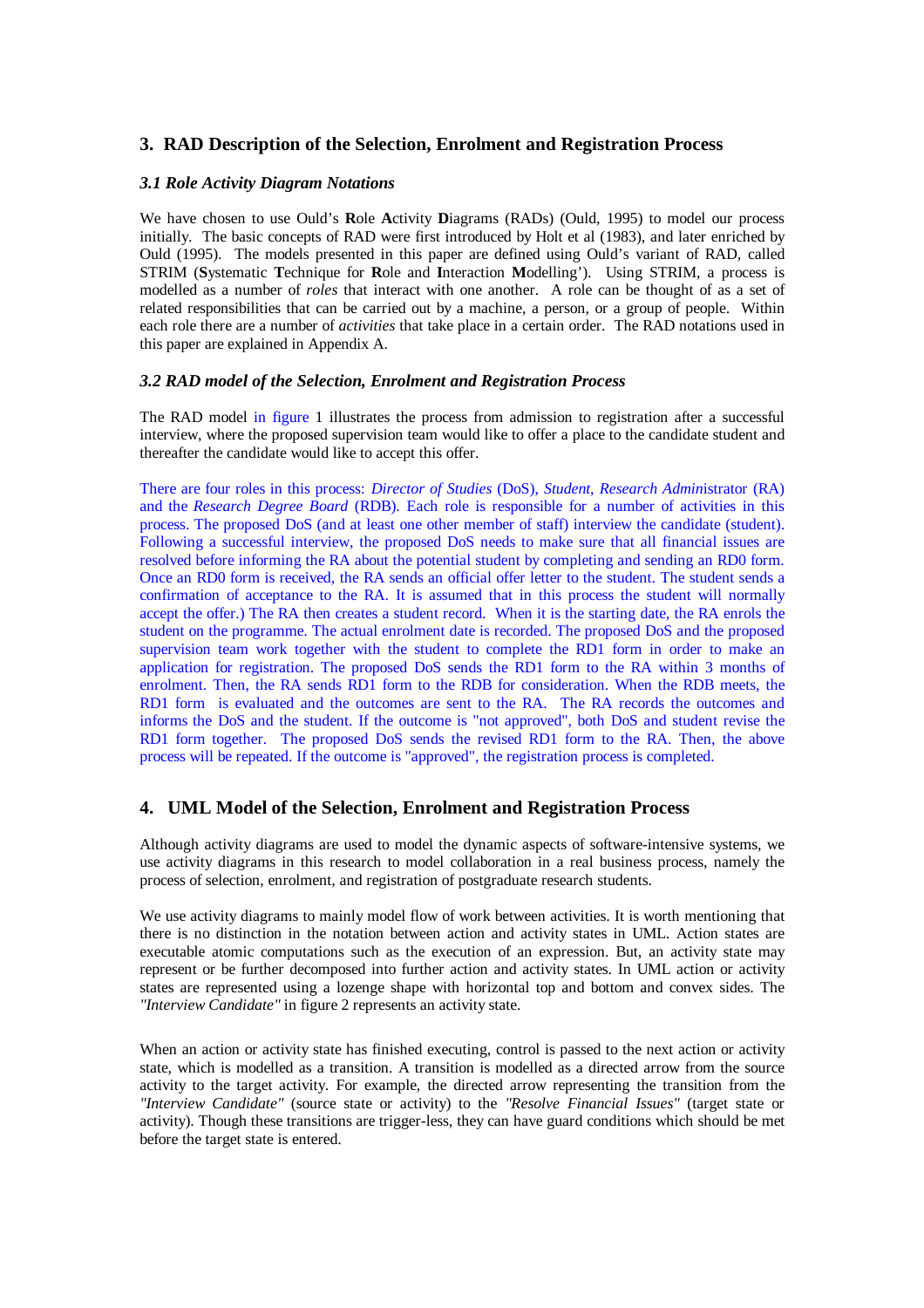Branches from a transition may happen based on a certain condition (logical expression) that has been satisfied. A branch is a represented as a diamond that has one incoming transition and one or more outgoing transitions based on guard conditions to be met. For example, after the *"Check RDB Outcomes"* is executed by the DoS, a check is made whether the RD1 form has been approved or rejected (guard conditions *"RDB Outcomes=Rejected/Approved"*) with resulting respective transitions as shown in DoS processing part in figure 2.



**Figure 1: RAD for the Admission, Enrolment and Registration process.**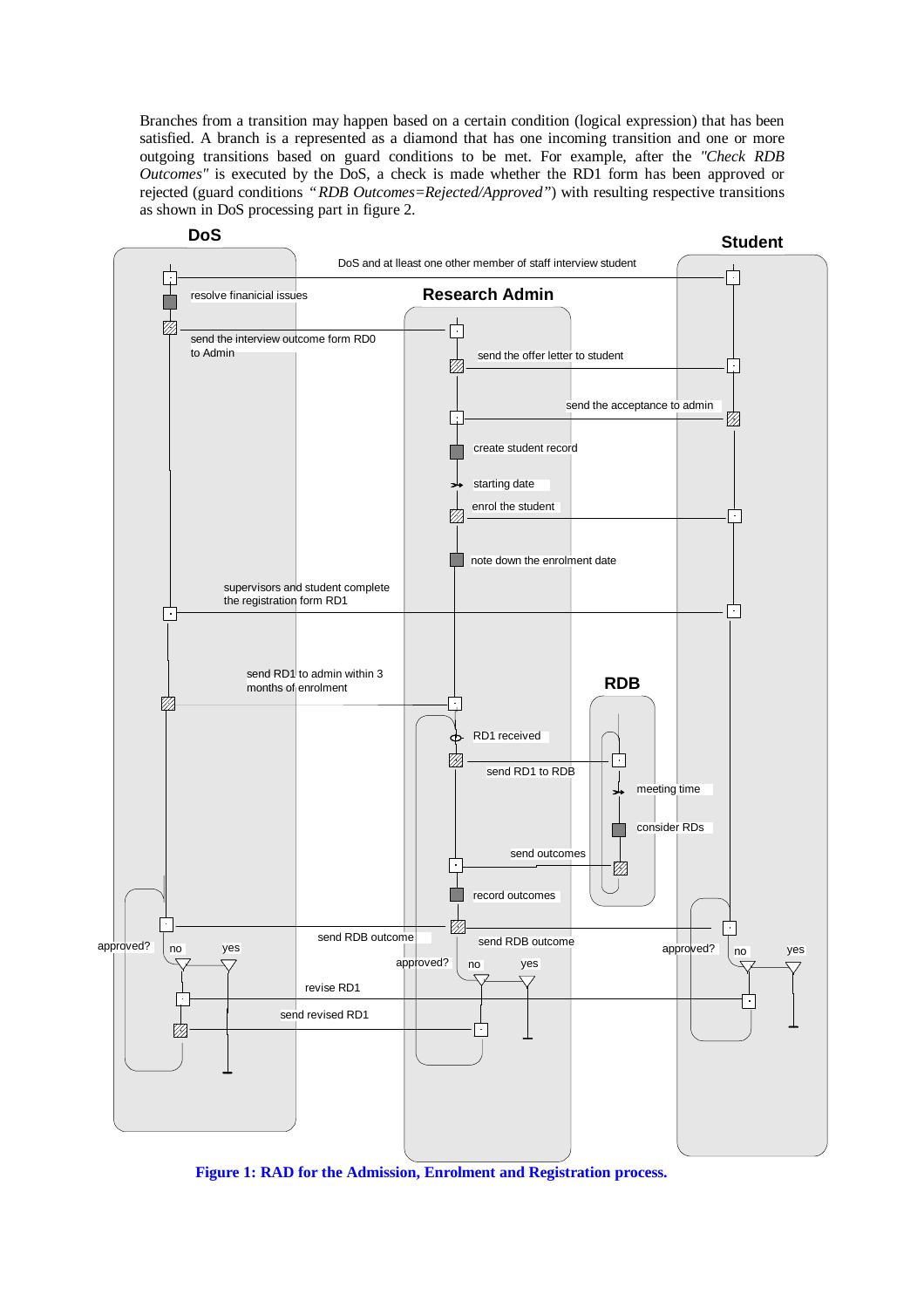In addition, it is possible to model concurrent workflows of business processes using fork and join in activity diagrams. Synchronization bar (a dark thick one) is used in UML to specify the forking and joining of concurrent workflows. For example when the *"Send RDB Outcomes on RD1"* is executed, transitions to two activities are forked, namely *"Check RDB Outcomes"* activities by both the DoS and Student. Then, a join bar is used to specify the synchronization after executing these two activities to lead to the "*Send Revised RD1 Form"* activity.

It is often the case that when modelling the workflows of a certain business process to partition the responsibilities/roles performed by individual actors in the problem domain. As a result this partitioning would result in explicit allocation of activities to individual actors. We use the concept of Swimlane in activity diagrams to represent these roles in RAD. Swimlanes are used to partition the PAEARP activity diagram in figure 2 into four partitions: Director of Studies, Research Administrator, Research Degree Board, and Student. Furthermore, one may represent this partitioning as four packages in UML, where each package is decomposed into a set of activity states and there respective transitions. Finally, it is worth mentioning that further work is being carried out to specify a process on how to transform a RAD Process Model into UML Models.



**Figure 2: UML AD of the Admission, Enrolment, and Registration process.**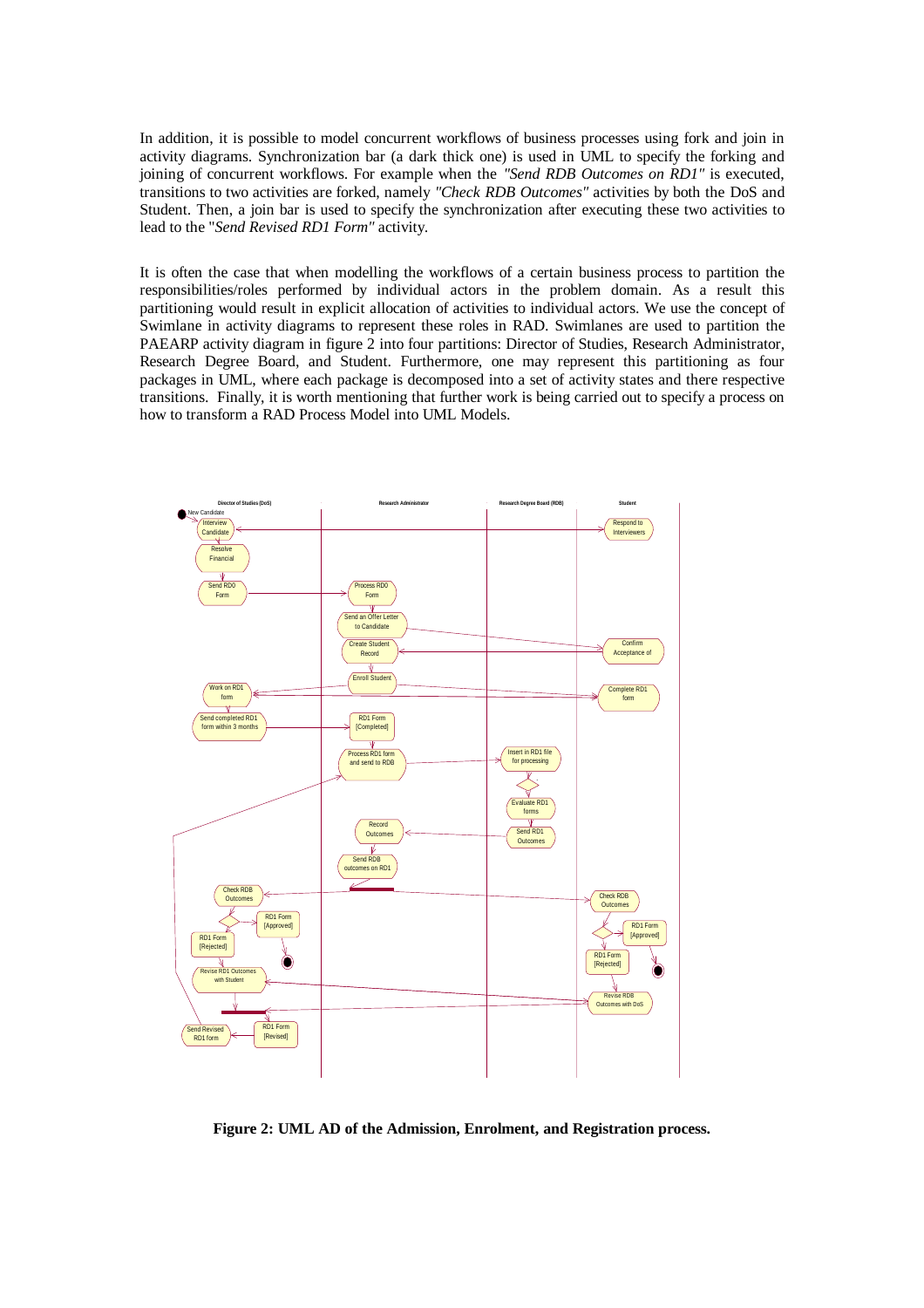| <b>Process</b><br>concept | <b>RAD</b> notation                                                                                                | <b>RAD</b> semantics                                                                                                                                              | <b>AD</b> notation                                                                                                                                                                                              | <b>AD</b> semantics                                                                                                                                                                              | <b>Notes</b>                                                                                      |
|---------------------------|--------------------------------------------------------------------------------------------------------------------|-------------------------------------------------------------------------------------------------------------------------------------------------------------------|-----------------------------------------------------------------------------------------------------------------------------------------------------------------------------------------------------------------|--------------------------------------------------------------------------------------------------------------------------------------------------------------------------------------------------|---------------------------------------------------------------------------------------------------|
| Activity                  | A black box<br>labelled<br>alongside by the<br>activity name.                                                      | An activity<br>expressed by<br>the verb and<br>noun in the<br>activity name                                                                                       | A rectangle with<br>rounded ends with<br>the activity name<br>inside.                                                                                                                                           | An activity<br>expressed by the<br>verb and noun in<br>the activity name.                                                                                                                        | The AD activity<br>comprises one or more<br>actions: entry, lifetime,<br>event or exit actions.   |
| <b>State</b>              | A line<br>connecting<br>activities.                                                                                | Denotes a state<br>or sub state of a<br>role.                                                                                                                     | A rectangle with<br>rounded corners.                                                                                                                                                                            | Denotes a state.                                                                                                                                                                                 |                                                                                                   |
| Transitions               | A line into a<br>black or<br>transparent box<br>and a line out of<br>the same box.                                 | The activity<br>changes the<br>precondition<br>state to the post<br>condition state.                                                                              | An arrow from state<br>to state, activity to<br>activity, state to<br>activity, or activity<br>to state.                                                                                                        | A state may<br>change to another.<br>An activity may<br>end and lead to<br>another activity.<br>An activity may<br>end and lead to a<br>state. A state may<br>change and lead to<br>an activity. | The semantics of the<br>arrow in ADs is<br>potentially confusing.<br>See the discussion<br>below. |
| Goal                      | A magnifying<br>glass across a<br>"state" line<br>annotated with a<br>state name                                   | Denotes that<br>this state<br>includes the<br>named<br>component.                                                                                                 | Not supported<br>explicitly.                                                                                                                                                                                    | Not applicable.                                                                                                                                                                                  | In RADS this is often<br>used at the end of a<br>process to indicate a goal<br>satisfied.         |
| Start state               | Not supported<br>explicitly.                                                                                       | Not applicable.                                                                                                                                                   | A big, black dot                                                                                                                                                                                                | Denotes the initial<br>state of a process                                                                                                                                                        | The RAD magnifying<br>glass could be used on a<br>RAD to indicate a "start"<br>state.             |
| Stop state                | Not supported<br>explicitly.                                                                                       | Not applicable.                                                                                                                                                   | A big black dot with<br>a circle around it.                                                                                                                                                                     | Denotes an end<br>state of a process.                                                                                                                                                            | The RAD magnifying<br>glass could be used on a<br>RAD to indicate a "stop"<br>state.              |
| External<br>event         | A small arrow                                                                                                      | Denotes an<br>external event                                                                                                                                      | Control icon                                                                                                                                                                                                    | Denotes an<br>external event                                                                                                                                                                     |                                                                                                   |
| Sequencing<br>activities  | A black box A1<br>connected by a<br>line to another<br>black box A2                                                | Denotes that<br>activity A1 will<br>be followed by<br>activity A2                                                                                                 | An open box with<br>rounded ends A1<br>followed by an<br>arrow to another A2                                                                                                                                    | Denotes that<br>activity A1 is<br>followed by<br>activity A2                                                                                                                                     |                                                                                                   |
| Looping                   | A line that<br>loops upwards<br>to join itself<br>higher up.                                                       | Iteration of<br>activities.                                                                                                                                       | An arrow that loops<br>back to an earlier<br>state or activity.                                                                                                                                                 | Iteration of<br>activities and/or<br>states.                                                                                                                                                     |                                                                                                   |
| Role                      | A shade<br>rectangle with<br>rounded corners<br>containing<br>activities,<br>interactions,<br>states, etc.         | An organising<br>unit for<br>bounding<br>activities (and<br>states) that are<br>strongly related,<br>e.g. usually<br>performed by<br>the same agent<br>or agency. | Swim lanes<br>containing activities,<br>states, transitions,<br>etc.                                                                                                                                            | An organising unit<br>for bounding<br>activities (and<br>states) that are<br>strongly related,<br>e.g. usually<br>performed by the<br>same agent or<br>agency.                                   |                                                                                                   |
| Process<br>activation     | A small,<br>transparent box<br>with lines form<br>corner to corner                                                 | Denotes that a<br>new role will be<br>instantiated.                                                                                                               | Not explicitly<br>supported.                                                                                                                                                                                    | Not applicable.                                                                                                                                                                                  |                                                                                                   |
| State test                | A question<br>testing the state,<br>and upside<br>down triangles<br>with possible<br>answers on the<br>line below. | Depending on<br>the answer to<br>the question<br>only one out of<br>more than one<br>thread will be<br>followed.                                                  | 1.An arrow into a<br>diamond with up to<br>three arrows coming<br>out, each labelled<br>with a possible state.<br>2. Multiple arrows<br>from either state or<br>an activity where<br>each arrow is<br>labelled. | Depending on<br>which state is true<br>only one out of<br>more than one<br>thread will be<br>followed.<br>Depending on<br>which label is<br>valid only one<br>thread will be<br>followed.        |                                                                                                   |

**Table 1: A Comparative Analysis of RAD and UML Activity Diagrams**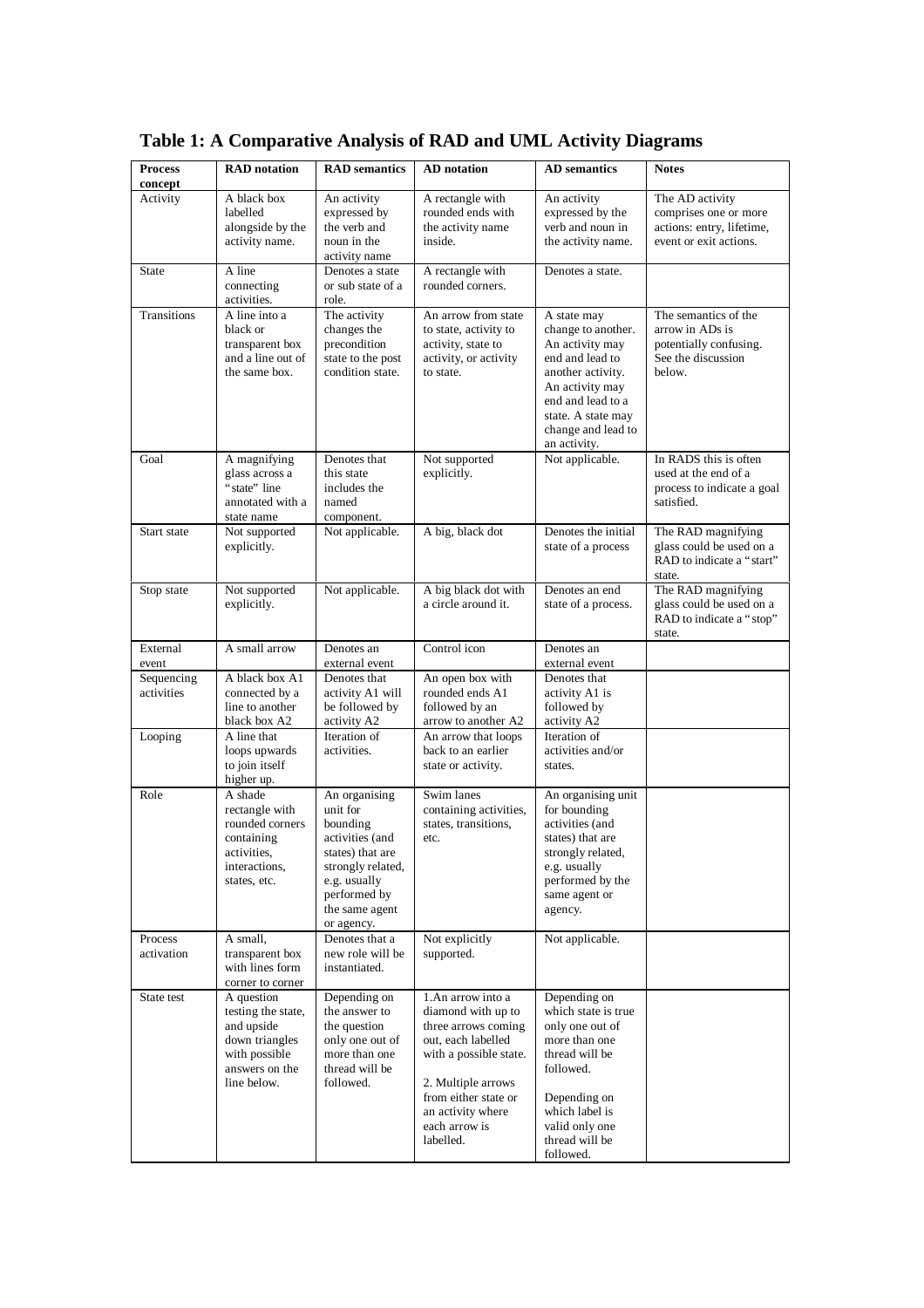| <b>Process</b><br>concept          | <b>RAD</b> notation                                                                                                                                                                                                                                                   | <b>RAD</b> semantics                                                                                                                                                                                                                                                              | <b>AD</b> notation                                                         | <b>AD</b> semantics                                                                                                                               | <b>Notes</b>                                                                                                                                                                                                                                                                                                           |
|------------------------------------|-----------------------------------------------------------------------------------------------------------------------------------------------------------------------------------------------------------------------------------------------------------------------|-----------------------------------------------------------------------------------------------------------------------------------------------------------------------------------------------------------------------------------------------------------------------------------|----------------------------------------------------------------------------|---------------------------------------------------------------------------------------------------------------------------------------------------|------------------------------------------------------------------------------------------------------------------------------------------------------------------------------------------------------------------------------------------------------------------------------------------------------------------------|
| Concurrent<br>threads              | A series of<br>triangles on a<br>"state line": each<br>starts a new "sub<br>state line".                                                                                                                                                                              | Denotes a series<br>of parallel<br>threads of<br>activities.<br>Activities may<br>be interleaved<br>or performed<br>simultaneously.                                                                                                                                               | Two or more arrows<br>issuing from a<br>synchronisation bar.               | Denotes a series<br>of parallel<br>threads of<br>activities and<br>states. Activities<br>may be<br>interleaved or<br>performed<br>simultaneously. |                                                                                                                                                                                                                                                                                                                        |
| Replication<br>of threads          | A triangle and<br>asterisk on a line<br>with a name.                                                                                                                                                                                                                  | The activities<br>below the<br>triangle will be<br>performed in<br>parallel a<br>number of<br>times.                                                                                                                                                                              | An asterisk beside<br>an arrow labelled<br>with a repetition<br>statement. | The activities<br>below will<br>performed in<br>parallel a<br>number of<br>times.                                                                 |                                                                                                                                                                                                                                                                                                                        |
| Synchronise<br>threads             | Lines from<br>multiple "threads"<br>merge into one<br>line.                                                                                                                                                                                                           | The threads<br>represented by<br>the lines are<br>synchronised.                                                                                                                                                                                                                   | Multiple arrows<br>arrive at a<br>synchronisation bar.                     | The threads<br>represented by<br>the arrows are<br>synchronised.                                                                                  |                                                                                                                                                                                                                                                                                                                        |
| Data flows                         | Named grams                                                                                                                                                                                                                                                           | Information<br>flowing<br>between<br>activities.                                                                                                                                                                                                                                  | Not explicitly<br>supported.                                               | Not applicable.                                                                                                                                   | In ADs data flows<br>may be indicated<br>in activity, event,<br>or condition<br>names.                                                                                                                                                                                                                                 |
| Interaction<br>between roles       | 1.A line between<br>two or more boxes<br>in different roles.<br>The line is<br>labelled with an<br>interaction<br>description.<br>2. A line between<br>two or more boxes<br>one with hatched<br>lines. The line is<br>labelled with an<br>interaction<br>description. | Denotes<br>synchronous<br>interaction<br>between<br>activities in two<br>different roles.<br>Such interaction<br>cannot occur<br>until the<br>activities in<br>both roles are<br>ready.<br>2. Similar but<br>the hatched<br>lines box<br>denotes the<br>interaction<br>initiator. | Not explicitly<br>supported.                                               | Not applicable.                                                                                                                                   | Interaction can be<br>modelled in ADs<br>using a<br>synchronisation<br>bar. E.g. an<br>activity in one<br>swim lane says<br>"Send x", and<br>activity in another<br>lane says<br>"Receive x" and<br>arrows from both<br>activities end in<br>the same<br>synchronisation<br>bar labelled, x<br>sent and x<br>received. |
| Pre-existing<br>role               | A "role" with a<br>tick on top.                                                                                                                                                                                                                                       | Indicates that an<br>instantiation of<br>this role always<br>exists.                                                                                                                                                                                                              | Not explicitly<br>supported.                                               | Not applicable.                                                                                                                                   |                                                                                                                                                                                                                                                                                                                        |
| Replicated<br>pre-existing<br>role | A "role" with a<br>number, n, and a<br>tick on top.                                                                                                                                                                                                                   | Indicates that n<br>instantiations of<br>the role always<br>exist.                                                                                                                                                                                                                | Not explicitly<br>supported                                                | Not applicable.                                                                                                                                   |                                                                                                                                                                                                                                                                                                                        |

# **Table 1: Cont'd, A Comparative Analysis of RAD and UML Activity Diagrams**

### **5. RAD and UML Activity Diagrams: A Comparative Analysis**

The previous two sections of this paper have documented the results of modelling the Selection, Enrolment, and Registration process using Role Activity Diagram (RAD) notation and UML's Activity Diagram notation. This section describes the extent to which important process concepts like activity, state, transition, concurrency, etc. are supported by each of the two notations, RADs and UML ADs.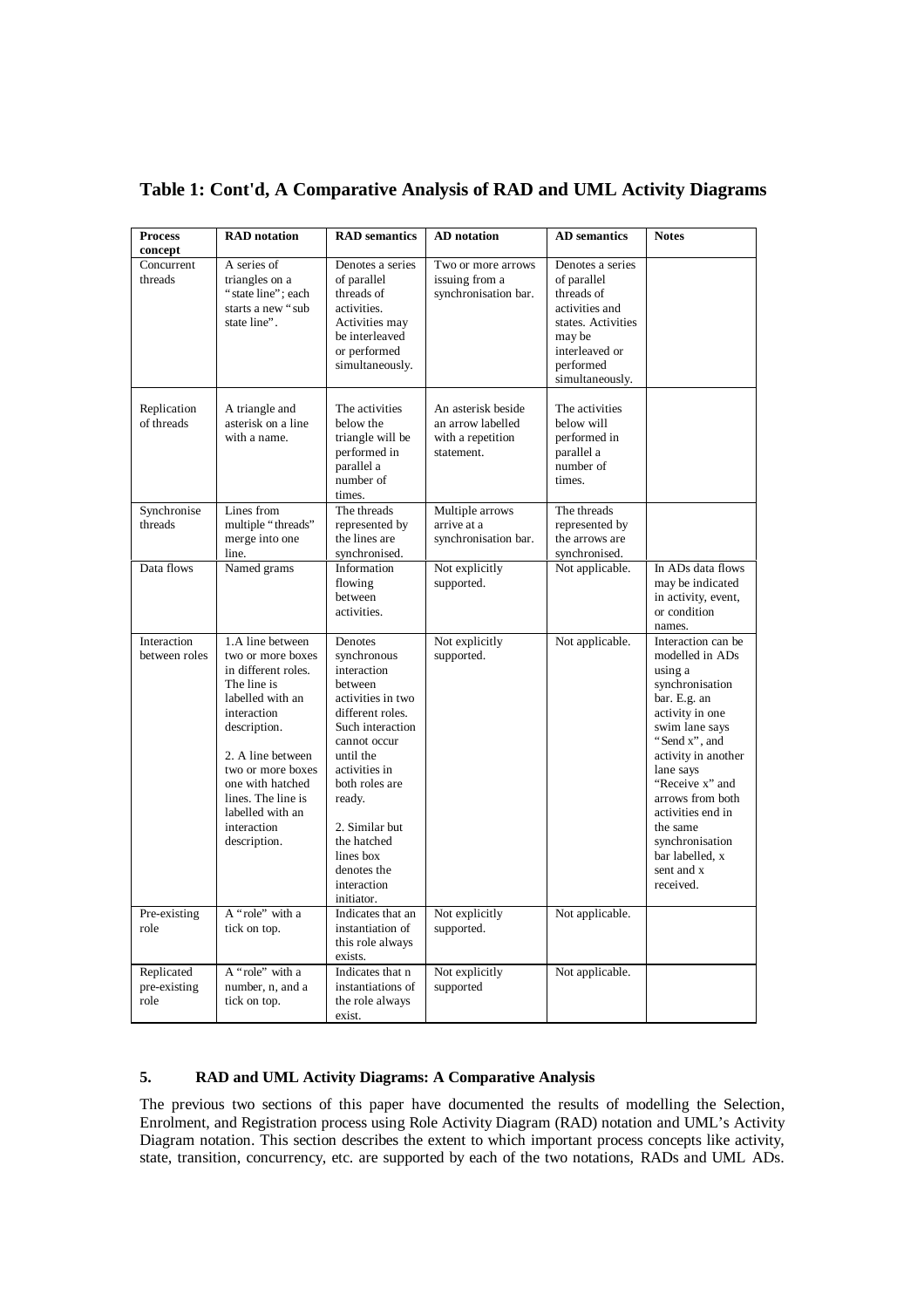This is done in order both to see how well process concepts are supported in general by two prominent process modelling languages, and to compare the process modelling expressiveness of each notation.

Table 1 lists process concepts in column one, e.g. Activity, State, Transitions, etc. Columns two and three first describe the RAD syntax for each process concept and then give the associated RAD semantics. For example, for the process concept "state", the RAD syntax is "A line connecting activities"; while the associated RAD semantics is "Denotes a state or substate of a role". Columns four and five similarly provide the syntax and semantics of AD notation that supports process concepts. The final column, "Notes", either provides additional relevant information, or indicates how a process concept may be supported using the available notation (syntax and semantics) in the absence of dedicated notation. For example, the RAD notation does not explicitly support the "Start state" and "Stop state". However, these can be supported using the RAD notation for supporting "Goals", i.e. by using the magnifying glass symbol and its associated semantics.

From the table it can be seen that both RADs and ADs support the most important process concepts. They either do so with dedicated symbols for activity, state, transitions, concurrent threads, etc., or are capable of doing so using available notation. For example, the start and stop process concepts may be indicated in RADs with the RAD goal symbol (magnifying glass); interaction between roles in an AD may be supported using the synchronisation bar notation. But, the modelling of concurrent execution of activities/tasks in UML ADs is explicit - using the fork and join synchronization bars - which is not the case in the RAD notation.

In addition, here are one or two process concepts that are explicitly supported in RADs but not by ADs. For example, RADs include notation to support the notion of creating a new role instance during a process; this concept is not supported in ADs. RADs also explicitly support the indication of a specific number of pre-existing role instances; this is not supported by ADs.

Although for RADs and ADs the power to express important process concepts is similar, it is worth noting one significant difference. A RAD comprises activities and states such that every activity is preceded by one state and results in one state. However, an AD may take one of three basic forms. It may feature just activities, in which case arrows show the movement from one activity to another; it may feature just states, in which case arrows show transitions from one state to another; or it may feature both activities and states, in which case arrows show states resulting from activities and states may lead to activities. On the ones hand RADs may be viewed as being conceptually simpler than ADs and as a consequence may be viewed as being easier to employ. On the other hand, ADs can be used to further translate into or complement other UML analysis and design models to visualize the specification of a software system which implements the process being modelled using ADs.

## **6. Conclusion**

As well as providing a comparison of the notations used for RADs and UML ADs, we have shown it is possible to make a translation from RAD to AD in the test case. We would say that the RAD and the AD for the research degrees (sub-) process are substantially equivalent, though it would be fair to say we are relying to some extent on our ability to interpret the diagrams and our knowledge of the case process. Both diagrams serve to depict quite precisely a flow of activities within a closely defined process. A developer could look forward from either diagram towards some of the interactions and outputs which will need to be built into a system which could support this process.

We were able to represent in the AD, more or less satisfactorily, everything we had in the RAD. Although the translation is straightforward enough in the specific case, we are not in a position to state a general translation process from RAD to AD. While we were able to map RAD notions of interaction and iteration into the UML AD, questions remain to be resolved around the treatment of the direction, timing, and synchronization of interactions in the two techniques. More fundamentally, the mapping of RAD *role* into AD *swimlane*, while natural in this case, cannot be generalized until the basic semantics of the two techniques have been explored further, particularly with regard to the relationships between role, actor, and activity.

In sum, we would suggest that translation from RAD to UML AD is likely to be feasible in particular cases, but will rely on the ability of the translators to establish and maintain the equivalence between the two (ie, the equivalence will be partly a matter of local interpretation). A basic mapping across at